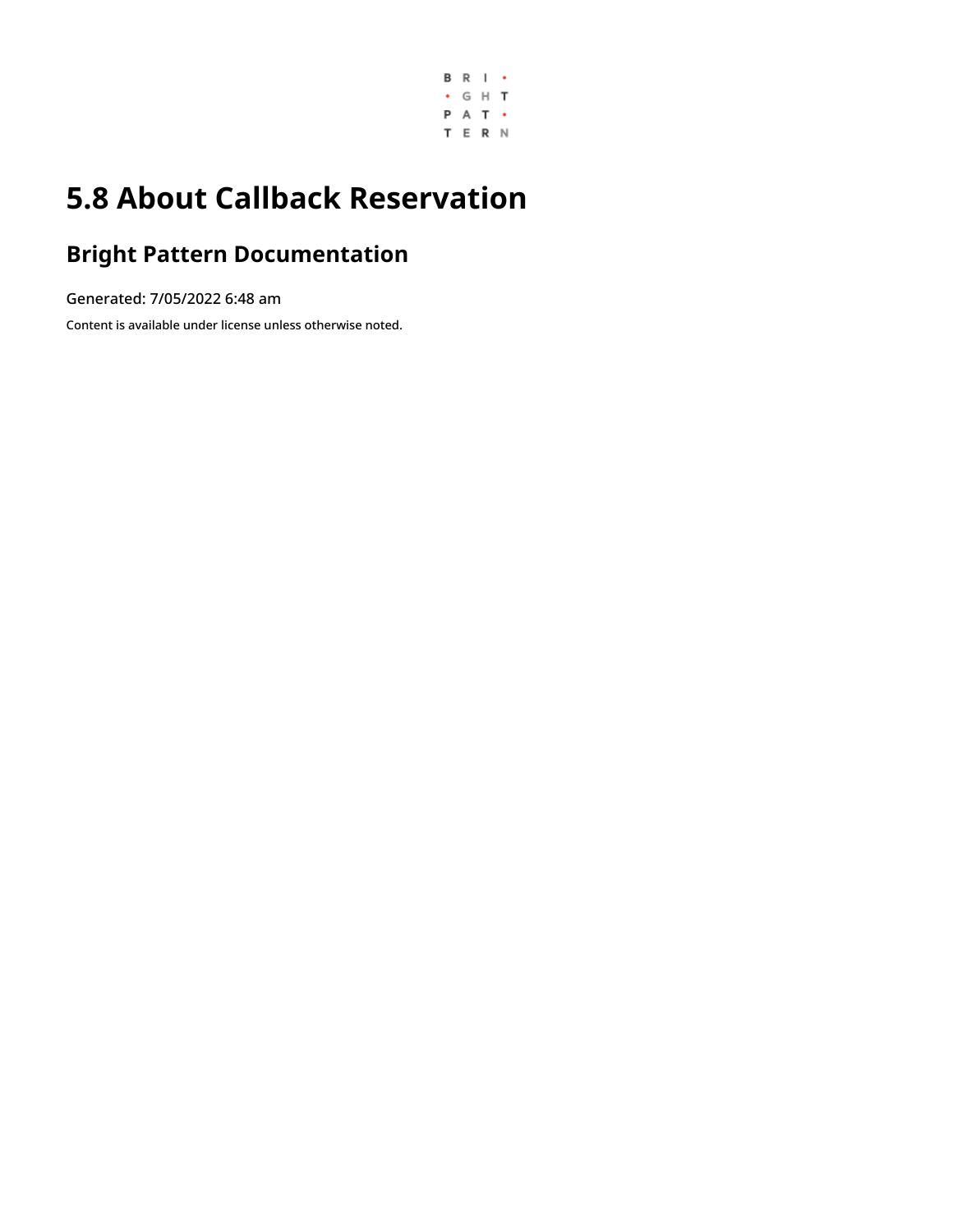#### **Table of Contents**

<span id="page-1-0"></span>

| Fable of Contents   |  |
|---------------------|--|
| Overview            |  |
| How It Works        |  |
| Overview            |  |
| <b>How It Works</b> |  |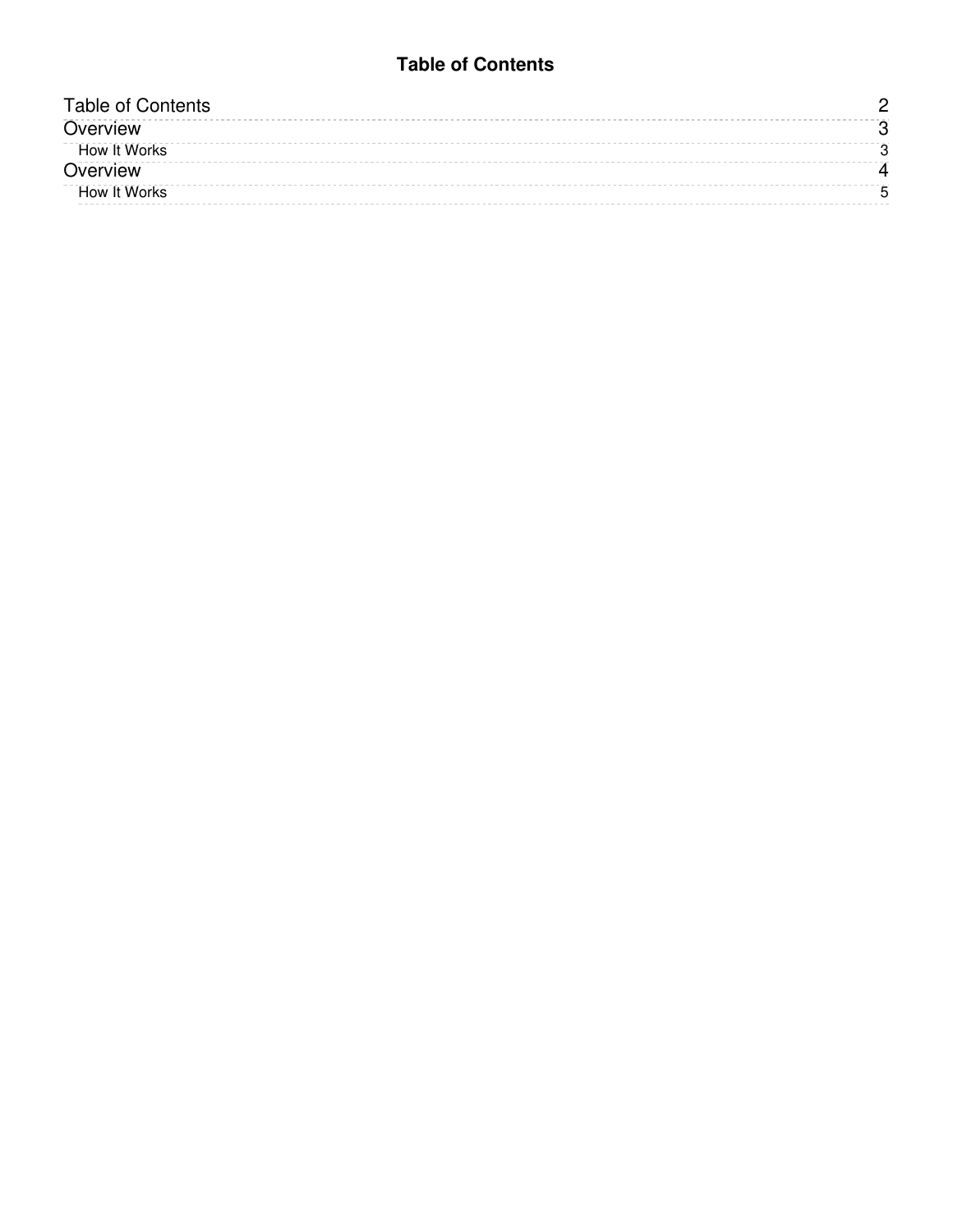# <span id="page-2-0"></span>**Overview**

The Bright Pattern Contact Center *Virtual Queue Tutorial* explains Bright Pattern's virtual queue option, how to configure it, and how enabling it can affect reporting statistics.

*Virtual Queuing*, also referred to as the *Callback Option*, is an enhancement of the regular automatic call distribution method (ACD) used in inbound call centers. During periods of significant wait times, this option allows customers to hang up the call while keeping their position in the service queue and to receive a callback when it is their turn to be connected to an agent. The benefits of using virtual queuing include:

- **Improved customer satisfaction** After requesting a callback, customers get back to their normal activities instead of being tied on the phone.
- **Reduced abandonment rates** Customers who can continue their normal activities are less likely to abandon their service requests (i.e., to ignore the callback).
- **Reduced talk time** Customers waiting in a virtual queue are less likely to spend any time venting their frustration with a long wait when they are finally connected to an agent.
- **Lower telco costs** Customers waiting in a virtual queue do not occupy physical voice channels.

| ⊙          | ಄<br>Reservation for incoming interaction    |                                                                                                                                             | $\circledcirc$ | $\mathcal{C}$ |  | <b>BRI-</b><br>. 6 H T<br>A T -<br>TERN |
|------------|----------------------------------------------|---------------------------------------------------------------------------------------------------------------------------------------------|----------------|---------------|--|-----------------------------------------|
| 00:06      | Reservation for incoming interaction         | Appointments                                                                                                                                |                |               |  |                                         |
| $\bigodot$ | - Dialing Campaign                           | <b>DONATION</b>                                                                                                                             |                |               |  |                                         |
| <b>III</b> | Enter number<br>ש                            | Hello, and thank you for calling Guide Dogs. My name is Sergey. I see you are calling about a new donation. May I have your<br>name please? |                |               |  |                                         |
| 囙          | ₩<br>බ<br>⋒                                  | Home Address:<br>First Name:<br>Alice                                                                                                       |                |               |  |                                         |
|            | Favorites<br>Dial Pad<br>Directory<br>Recent | Last Name<br>Vensmith                                                                                                                       |                |               |  |                                         |
| 圇          | Enter search term                            | <b>Callback reservation</b>                                                                                                                 |                |               |  |                                         |
| ā          | Administrators                               | You will be presented with the call once<br>ര                                                                                               |                |               |  |                                         |
| 四          | $\triangleright$ Reps                        | the customer is called back and connected.                                                                                                  |                |               |  |                                         |
| $\odot$    |                                              | don't show this to me again<br>OK                                                                                                           |                |               |  |                                         |
| $\bigcirc$ |                                              | State<br>Zip                                                                                                                                |                |               |  |                                         |
|            |                                              | ₩<br>Date of Birth                                                                                                                          |                |               |  |                                         |
|            |                                              | Requested Appointment<br>Time                                                                                                               |                |               |  |                                         |
| 怎          |                                              | <b>Donation Amount:</b>                                                                                                                     |                |               |  |                                         |
| 6          |                                              | <b>Identity Verified</b><br><b>Insurance Verified</b>                                                                                       |                |               |  |                                         |
|            |                                              | Alice, thank you. I am going to now ask you a few questions about your request and do what I can to assist you. Are you ready<br>to begin?  |                |               |  |                                         |

An agent receiving a callback reservation notification

### <span id="page-2-1"></span>**How It Works**

Bright Pattern Contact Center *Virtual Queue* works in the following way:

For each incoming service call, the system calculates its estimated waiting time (EWT) in the queue. If this time exceeds a threshold EWT value preconfigured for the given service, the system notifies the calling customer about the wait time and offers the customer the option of receiving a callback when it is the customer's turn to be connected to an agent. The customer can request the callback to be made to the phone from which the customer is calling, or to a different number that the customer can enter using the phone keypad. The original live call is then disconnected while the customer's position in the service queue is maintained by the system as if the customer had remained on the line, hence the name *Virtual Queuing*.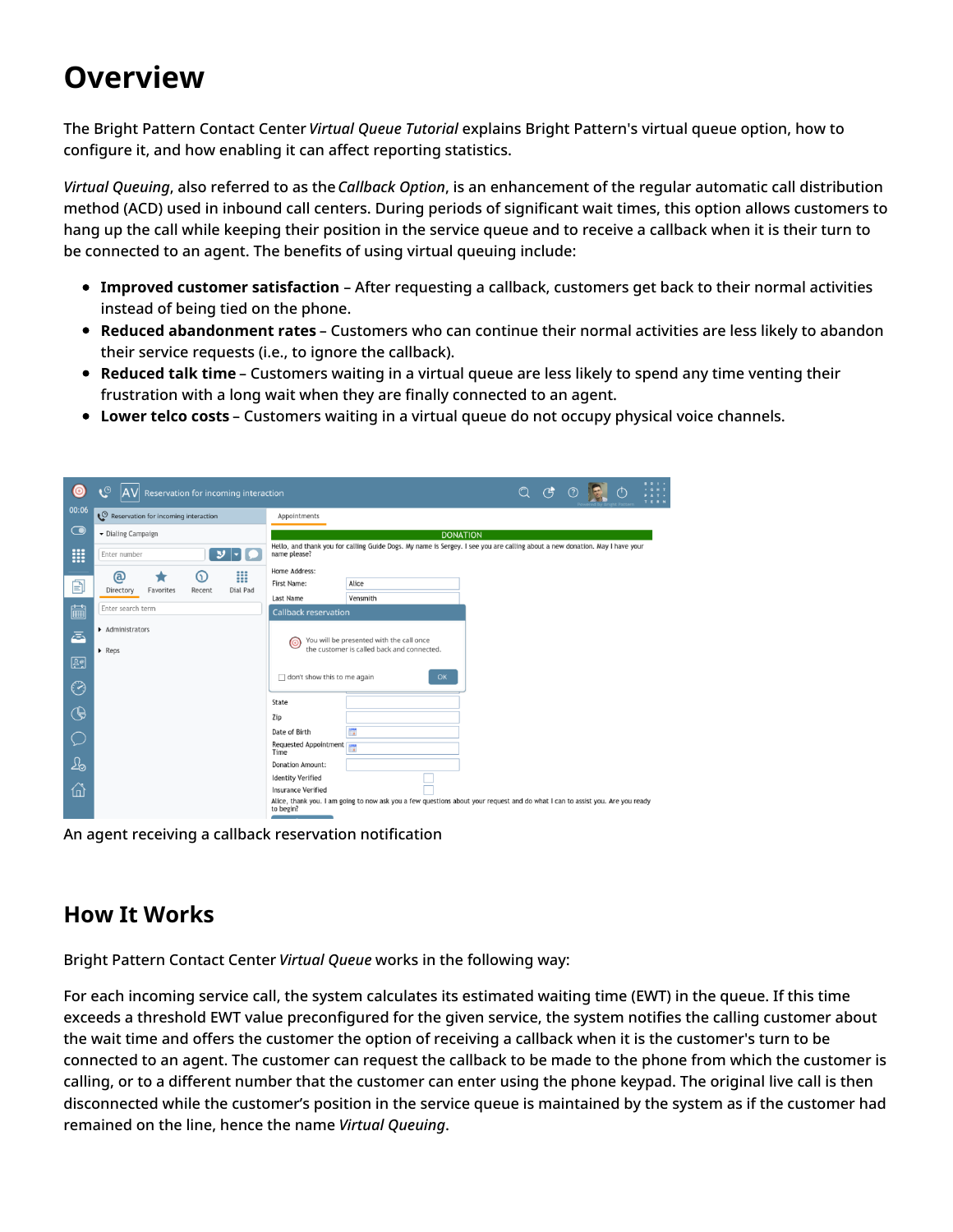When it is the customer's turn to be connected to an agent, the system makes an outbound call (callback) to the designated callback number. Upon answer, this call is connected to an available agent.

Initiation of the callback may be done either on prediction that an agent will become available around the expiration of EWT calculated for the given call or via explicit agent reservation.

When agent reservation mechanism is used, the system will wait for an agent to become available before making a call. When the agent becomes available, she is reserved for the given call. The agent is then notified by a pop-up window that she has been reserved for a callback; this window includes the optional checkbox **Dont's show this to me again** should she not want to see the pop-up on future callback reservations.



The incoming callback reservation window

While explicit agent reservation guarantees agent availability to take a callback, it is less efficient in terms of agent utilization as agents will have to spend some time in a reserved state; it can be recommended for services with small numbers of agents where EWT calculation is usually less precise.

When the EWT-based mechanism is used, the callback attempt is made a few seconds before EWT expiration based on the prediction that an agent will have become available by the time the callback is answered by the customer. If an agent does not become available at that time, the answered call is placed in the first position in the service queue to be connected to the next available agent. An interactive voice response (IVR) announcement can be played for the answered callback to prevent the customer from hanging up a call if it cannot be immediately connected to an agent.

Generally, for services with larger pools of agents, the EWT-based mechanism will reliably connect answered callbacks to agents without compromising their utilization.

Subsequent processing of answered callbacks delivered to agents is no different from the processing of calls waiting in the queue.

## <span id="page-3-0"></span>**Overview**

The Bright Pattern Contact Center *Virtual Queue Tutorial* explains Bright Pattern's virtual queue option, how to configure it, and how enabling it can affect reporting statistics.

*Virtual Queuing*, also referred to as the *Callback Option*, is an enhancement of the regular automatic call distribution method (ACD) used in inbound call centers. During periods of significant wait times, this option allows customers to hang up the call while keeping their position in the service queue and to receive a callback when it is their turn to be connected to an agent. The benefits of using virtual queuing include: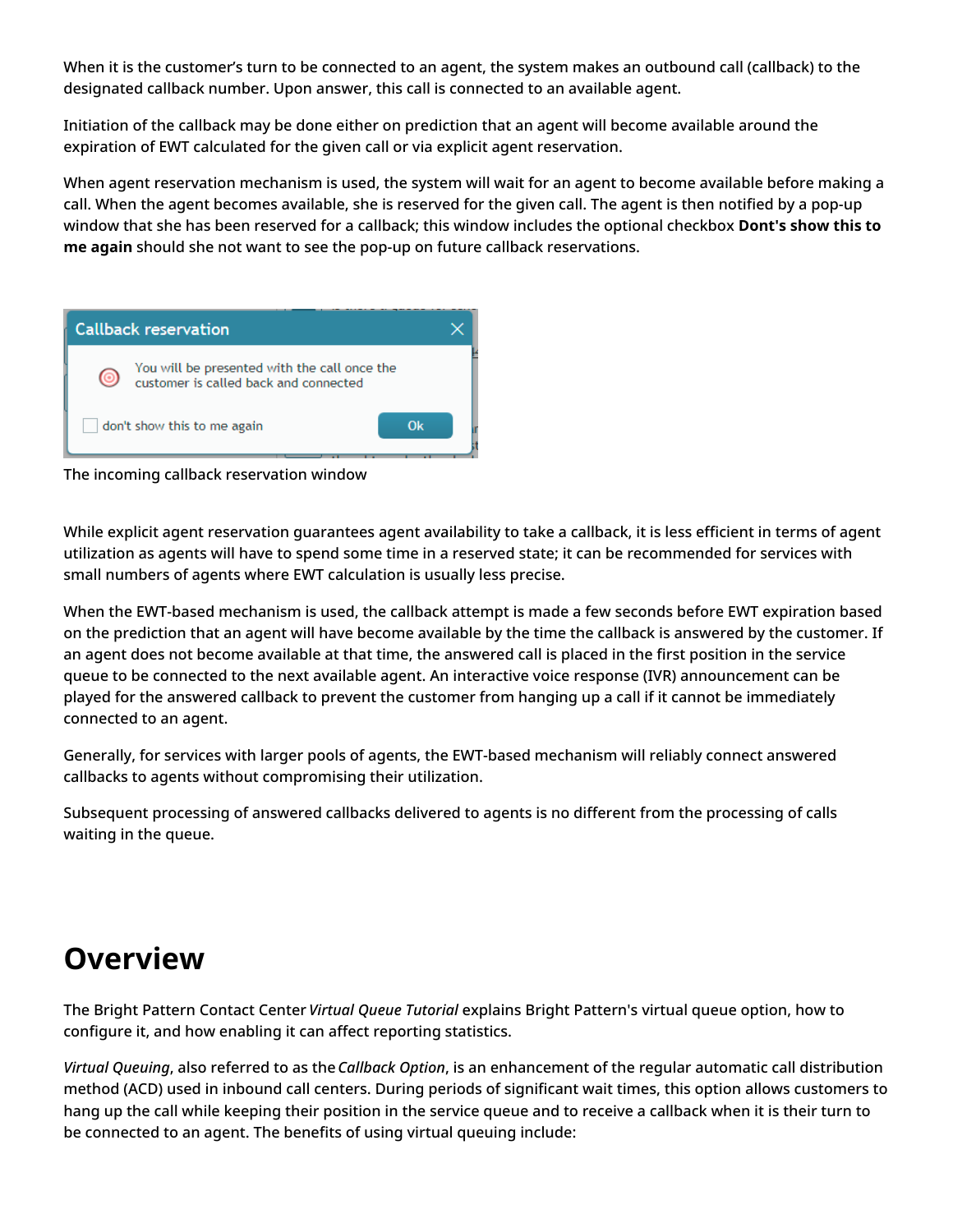- **Improved customer satisfaction** After requesting a callback, customers get back to their normal activities instead of being tied on the phone.
- **Reduced abandonment rates** Customers who can continue their normal activities are less likely to abandon their service requests (i.e., to ignore the callback).
- **Reduced talk time** Customers waiting in a virtual queue are less likely to spend any time venting their frustration with a long wait when they are finally connected to an agent.
- **Lower telco costs** Customers waiting in a virtual queue do not occupy physical voice channels.

| O                    | $\mathfrak{S}$<br>Reservation for incoming interaction |                                                                                                                                             | <b>BRI-</b><br>$\begin{array}{ccc} \mathbb{Q} & \mathbb{G}^* & \mathbb{O} \end{array}$<br><b>GHT</b><br><br>PAT -<br>TERN |
|----------------------|--------------------------------------------------------|---------------------------------------------------------------------------------------------------------------------------------------------|---------------------------------------------------------------------------------------------------------------------------|
| 00:06                | Reservation for incoming interaction                   | Appointments                                                                                                                                |                                                                                                                           |
| $\bigodot$           | - Dialing Campaign                                     | <b>DONATION</b>                                                                                                                             |                                                                                                                           |
| <b>III</b>           | $\boldsymbol{\omega}$<br>Enter number                  | Hello, and thank you for calling Guide Dogs. My name is Sergey. I see you are calling about a new donation. May I have your<br>name please? |                                                                                                                           |
|                      | ₩<br>ඬ<br>$\Omega$                                     | Home Address:                                                                                                                               |                                                                                                                           |
| §                    | Favorites<br>Dial Pad<br>Directory<br>Recent           | Alice<br>First Name:                                                                                                                        |                                                                                                                           |
| ■                    | Enter search term                                      | Last Name<br>Vensmith<br>Callback reservation                                                                                               |                                                                                                                           |
| ā                    | Administrators<br>$\triangleright$ Reps                | You will be presented with the call once<br>(⊙<br>the customer is called back and connected.                                                |                                                                                                                           |
| 図                    |                                                        | don't show this to me again<br>OK                                                                                                           |                                                                                                                           |
| $\odot$              |                                                        |                                                                                                                                             |                                                                                                                           |
| $\bigcirc$           |                                                        | State<br>Zip                                                                                                                                |                                                                                                                           |
| $\subset$            |                                                        | ₩<br>Date of Birth<br>Requested Appointment<br>Time                                                                                         |                                                                                                                           |
| $\mathfrak{L}_\odot$ |                                                        | <b>Donation Amount:</b>                                                                                                                     |                                                                                                                           |
| 佡                    |                                                        | <b>Identity Verified</b><br><b>Insurance Verified</b>                                                                                       |                                                                                                                           |
|                      |                                                        | Alice, thank you. I am going to now ask you a few questions about your request and do what I can to assist you. Are you ready<br>to begin?  |                                                                                                                           |

An agent receiving a callback reservation notification

### <span id="page-4-0"></span>**How It Works**

Bright Pattern Contact Center *Virtual Queue* works in the following way:

For each incoming service call, the system calculates its estimated waiting time (EWT) in the queue. If this time exceeds a threshold EWT value preconfigured for the given service, the system notifies the calling customer about the wait time and offers the customer the option of receiving a callback when it is the customer's turn to be connected to an agent. The customer can request the callback to be made to the phone from which the customer is calling, or to a different number that the customer can enter using the phone keypad. The original live call is then disconnected while the customer's position in the service queue is maintained by the system as if the customer had remained on the line, hence the name *Virtual Queuing*.

When it is the customer's turn to be connected to an agent, the system makes an outbound call (callback) to the designated callback number. Upon answer, this call is connected to an available agent.

Initiation of the callback may be done either on prediction that an agent will become available around the expiration of EWT calculated for the given call or via explicit agent reservation.

When agent reservation mechanism is used, the system will wait for an agent to become available before making a call. When the agent becomes available, she is reserved for the given call. The agent is then notified by a pop-up window that she has been reserved for a callback; this window includes the optional checkbox **Dont's show this to me again** should she not want to see the pop-up on future callback reservations.